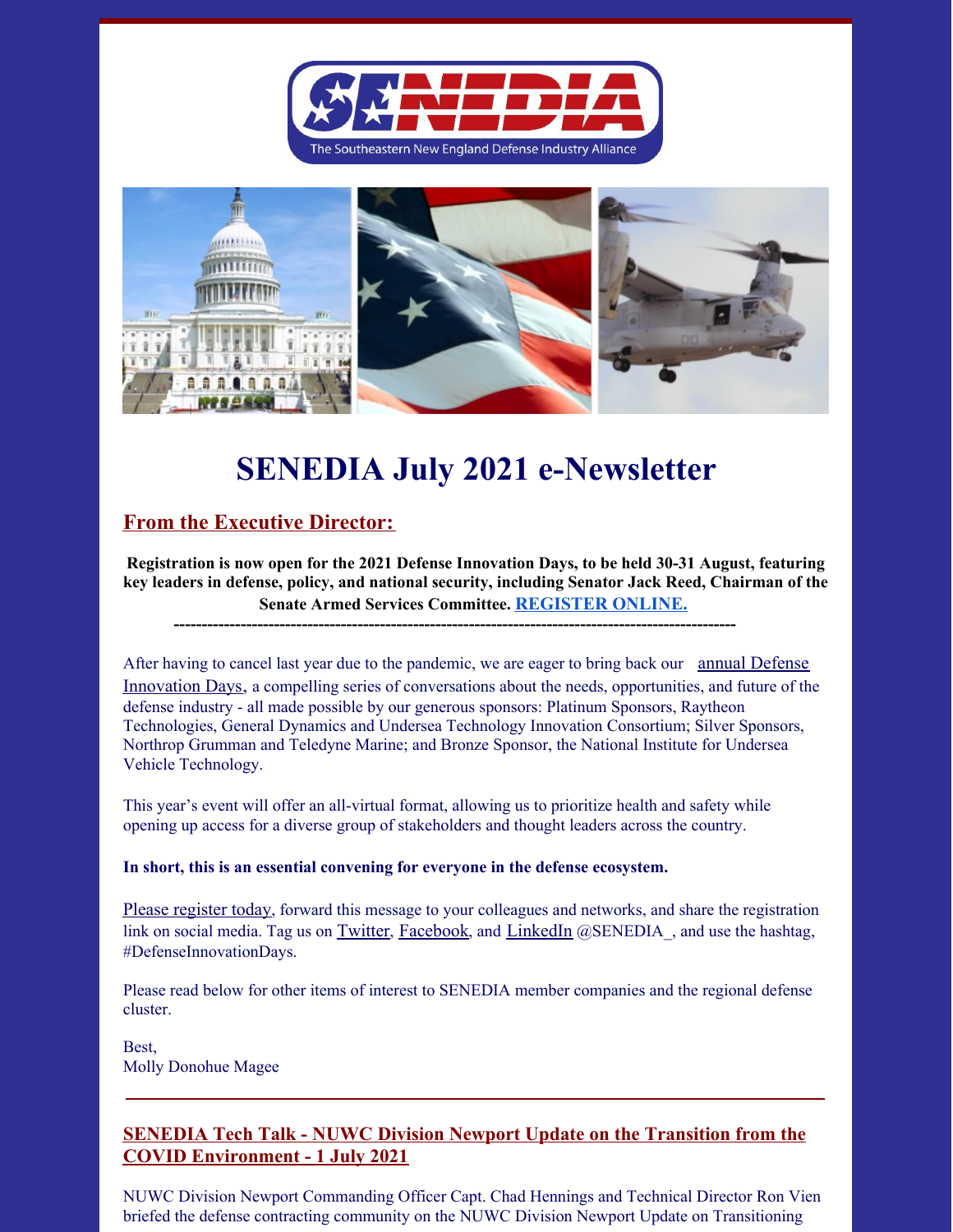from the COVID [Environment.](https://www.senedia.org/wp-content/uploads/2021/07/NUWC-Division-Newport-Return-to-Office-Industry-Brief-July-1-2021-R1.pdf) Their presentation can be found here: NUWC Division Newport Return to Office Industry Brief.

#### **SENEDIA Tech Talk - Discussion on Defense Acquisition with DASN, Procurement, Ms. Cindy Shaver - 14 July 2021, 10:00-11:00 am**

Join us for this unique opportunity to hear from Ms. Cindy Shaver, the Deputy Assistant of the Navy (DASN), Procurement. In this role, she is the senior procurement executive for acquisition and contracting policy that governs the operation of the Department of Navy's worldwide acquisition system with annual obligations well in excess of \$100 billion. Ms. Shaver is the principal civilian advisor to the Navy Acquisition Executive for all procurement matters, serves as the Department of Navy's Competition Advocate General and is the leader of the Navy's contracting, purchasing and government property communities.

**Register here:** <https://forms.office.com/r/b4JK4NaXg4>

#### **Submarine Shipbuilding Supply Chain - Incumbent Worker Training Reimbursement**

SENEDIA, through our Submarine Shipbuilding Workforce Development contract with DoD, has launched the Incumbent Worker Trade/Industrial Skills Training Program. This program will provide New England companies, who are part of, or could become part of, the Submarine Shipbuilding Supply Chain, the ability to apply for up to \$30,000 in reimbursable funding for employee trades or industrial skills training. Funding for the program is limited, and applications are reviewed on a first come/first served basis. To learn more or apply for the program, visit **[www.BuildSubmarines.com/training](http://www.buildsubmarines.com/training).** A trade and industrial skill training provider database is also available on the website for companies who have training needs but do not currently have a provider. For additional information, email training@senedia.org.

#### **Innovate Newport: The Blue & You: Understanding our Blue Economy**

This summer, Innovate Newport will host a program called "The Blue & You: Understanding Our Blue Economy." On July 29th, the focus will be on the defense industry as it relates to the blue economy. Panelists will include Molly Magee, Executive Director of Southeastern New England Defense Industry Alliance and Undersea Technology Innovation Consortium, Dave Lussier, President of SEACORP, and Victor Ricci, Chief Technology Officer at Naval Undersea Warfare Center.

The speaker series will be held from 4:30-5:30 p.m. in the gymnasium at Innovate Newport. This is a FREE event. Registration is required at the link [here](https://www.eventbrite.com/e/the-blue-you-understanding-our-blue-economy-tickets-160962642597).

**Thank you to our Defense Innovation Days 2021 Sponsors!**

**Platinum:**



# **GENERAL DYNAMICS**